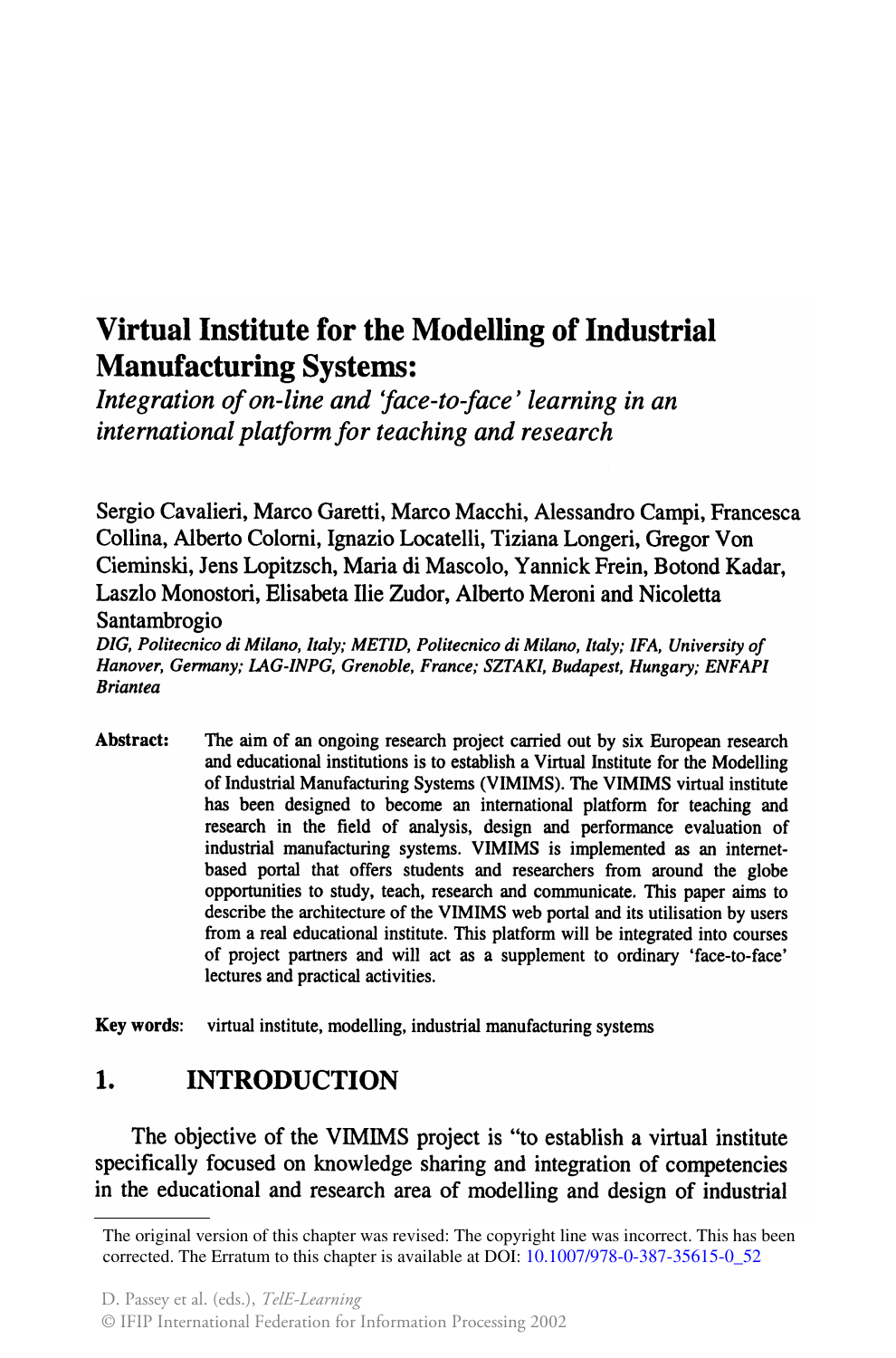manufacturing systems" (proposal submitted to Minerva action of the European Commission, March 2000).

The design solution of the VIMIMS environment is not to completely replace 'face-to-face' learning, but to support it with distance learning components, thus trying to integrate benefits of both traditional and on-line learning modes. In the VIMIMS consortium intention, this 'pragmatic' formula is proposed for 'managing complexity' arising from different learning contexts. To this end, a high degree of flexibility is left to VIMIMS users for selecting the most appropriate educational approach in their educational context. Moreover, this 'pragmatic' approach serves to deliver on-line teaching courses as part of official teaching courses, i.e. to deal with the constraints and rules of the real-life operation of each educational institute that will adopt the VIMIMS web portal.

#### **2. THE VIMIMS DESIGN STRATEGY**

The VIMIMS virtual institute is designed to become an international platform for teaching and research in the field of analysis, design and performance evaluation of industrial manufacturing systems and it is implemented as an internet-based portal that offers students and researchers from around the globe the opportunity to study, teach, research and communicate on this subject. Therefore the VIMIMS web portal will include educational material and a knowledge base on the subject of the 'Modelling of Industrial Manufacturing Systems (MIMS)' supplementing standard 'faceto-face' teaching in real educational institutes.

The VIMIMS consortium will test this integrated learning scheme in the context of different educational institutions, ranging from universities (i.e. IFA, LAG-INPG and Politecnico di Milano) and research centres (i.e. SZTAKI) to secondary schools (i.e. ENFAPI Briantea). The VIMIMS partners will use the VIMIMS web portal to supplement official teaching courses offered within their own organisation and to their own students (with different profiles in terms of educational background and knowledge base).

While developed and tested in a university environment, the project also addresses industry needs. In fact in the last few years an increasing interest in distance learning technology has been seen in the industrial world: this is easily explained by the need for a continuing education in order to maintain the skills of employees and to help the merging of knowledge acquired in different places. Other potential users of this environment may be everyone interested in independently increasing their skills.

An important aspect of innovation of the VIMIMS approach is the objective to adapt the technology to the user. In fact in many cases learning platforms are 'fixed' and force the user to adapt to them. Using the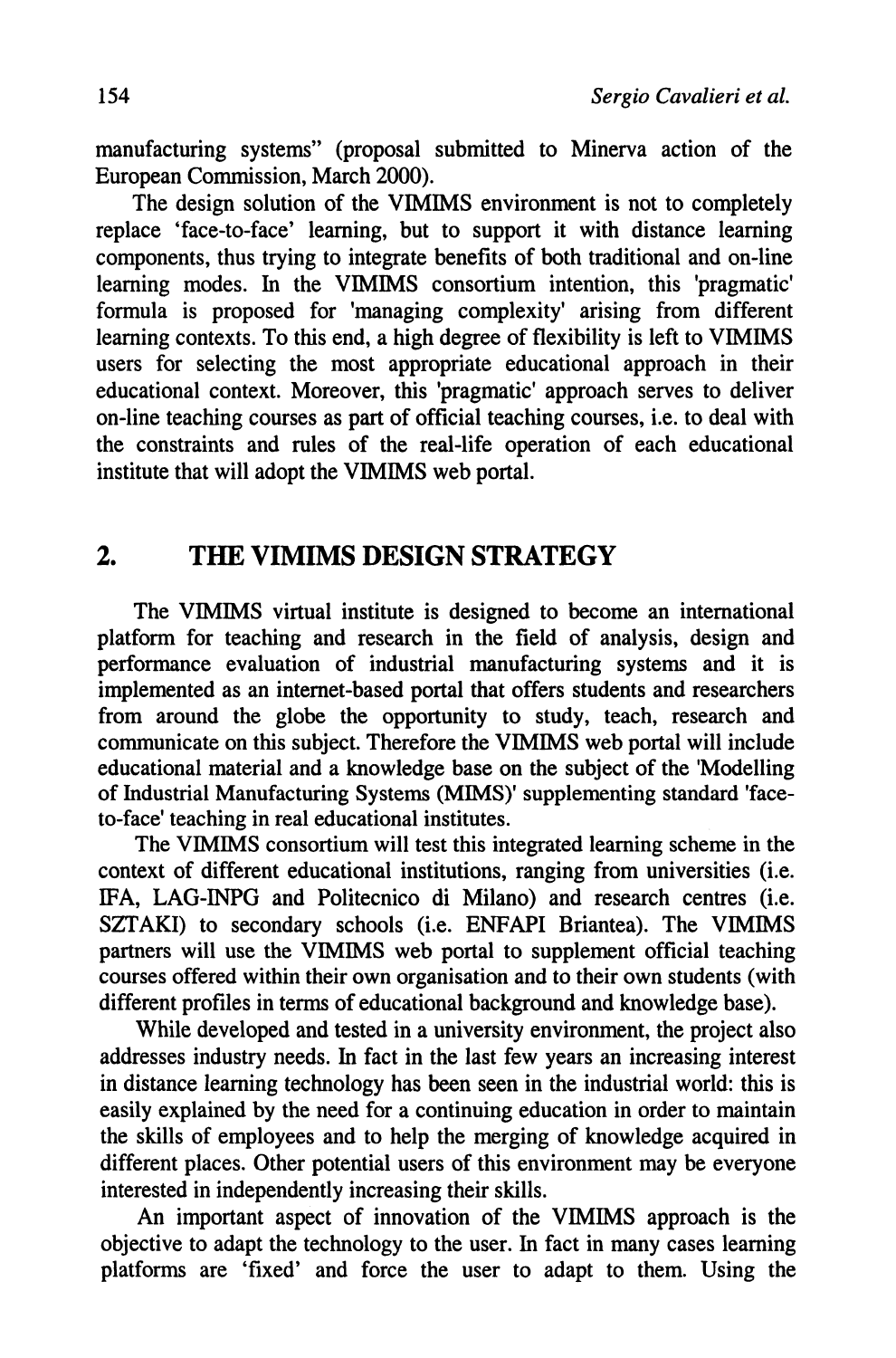experience of the METID partner on teaching technologies, VIMIMS is designed and is flexible enough to support different 'educational styles', following users' requests or particular teacher's needs. Another important characteristic of VIMIMS is the possibility for teachers to build their own courses using different pre-existent learning objects.

To achieve these results a special design solution was selected: i.e. not to provide, inside VIMIMS, full (monolithic) 'blocks of education' (i.e. lessons, tutorials and so on), but to establish a repository of small bricks of knowledge (i.e. learning objects, so called ELM, Elementary Learning Modules in VIMIMS) and leave to the teacher (through an instant web editor called 'Easy-WEB') the possibility to pre-assemble his/her own course, specifically tailored to his/her classroom and to his/her preference.

#### **3. LEARNING IN VIMIMS**

The characteristics defining the VIMIMS design strategy are embedded in services. Traditional web sites of schools and universities only offer content. Instead, VIMIMS tries to unify services to deliver content and services, enforcing the collaboration amongst users (students and teachers). Both synchronous (for example, chat) or asynchronous (for example, forum) collaboration will be used for experimentation in VIMIMS: *collaborative learning* (synchronous) refers to situations 'in which two or more subjects build synchronously and interactively a joint solution to some problem', while *co-operative learning* (asynchronous) corresponds to 'a protocol in which the task is in advance split into sub-tasks that the partners solve independently' (Dillenbourg and Schneider, 1998). In the VIMIMS project, collaborative learning will mostly be tested in theoretical learning and practical laboratory activities. Co-operative learning will be tested between trans-national groups of students carrying out projects in co-operation with industrial companies and using the software tools made available by the VIMIMS virtual laboratory.

#### **3.1 Integrated on-line and face-to-face learning**

In Curtis and Lawson (2001) evidence of good quality interactions amongst students not present in a unique physical site, but interacting from remote locations, emerges from experimentation and analysis on students' on-line exchanges. However, a shared opinion as to whether interaction in on-line learning environments brings benefits to learning activities has not been reached yet. In fact, adoption of on-line tools might bring some disadvantages: interactions amongst students are mediated through on-line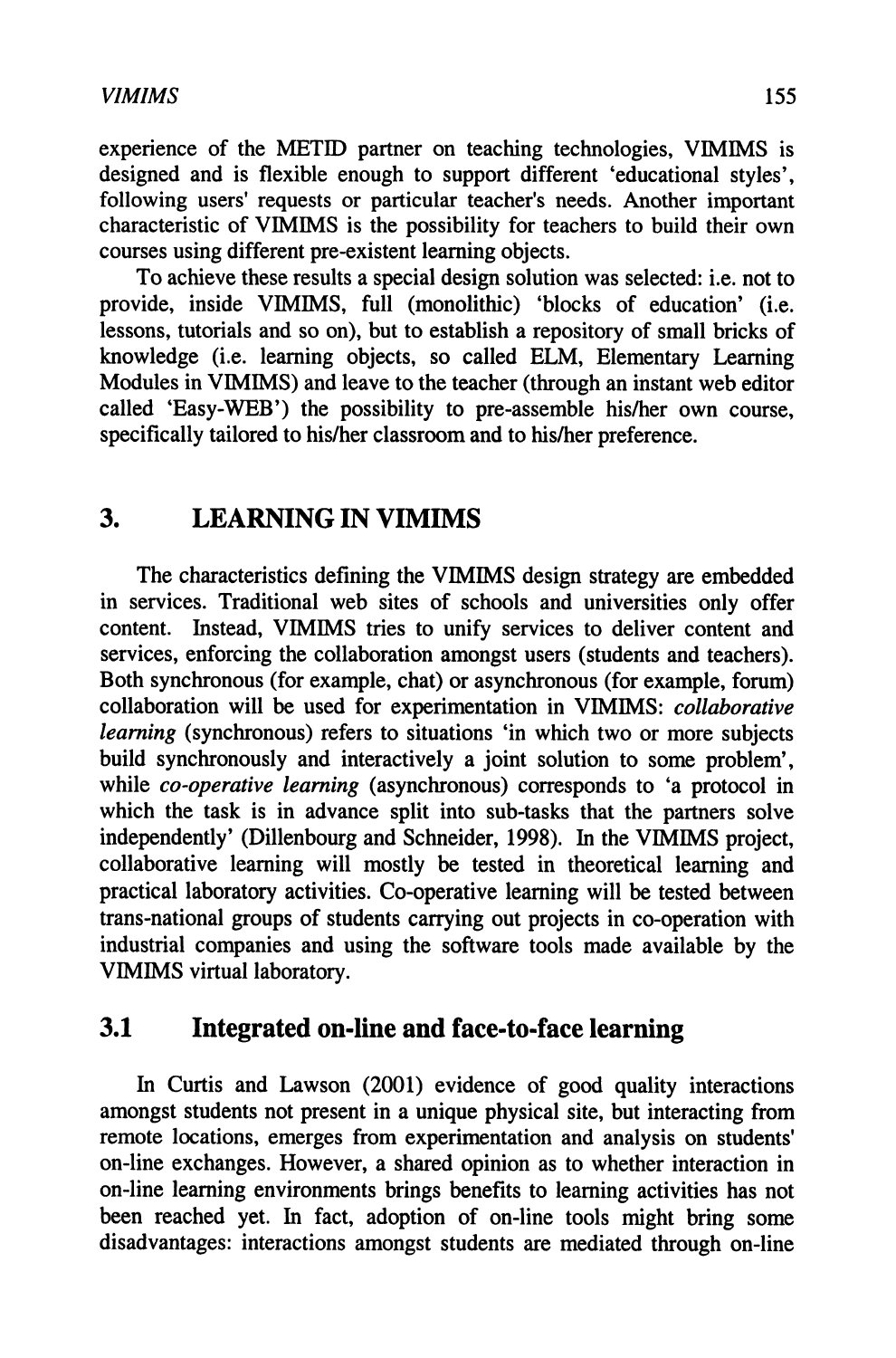tools; furthermore there is an absence of non-verbal cues and text-on-screen is a very limited mode to express semantically-rich exchanges.

As stated, the VIMIMS project will combine integrated 'face-to-face' learning and on-line learning. Basically, on-line tools will be adopted:

- to enhance collaborative learning and the efficiency of 'student-toteacher' and 'teacher-to-teacher' interaction during theoretical learning and practical laboratory activities;
- to enhance co-operation in groups of students working on the same project from different educational institutes, i.e. to provide them with the means to communicate, organise and execute project activities from remote locations.

The experimentation will allow the testing of this 'pragmatic' learning environment and to evaluate whether the extent of the adoption of on-line tools depends on the learning activity and what is the 'best' extent of adoption of on-line tools during theoretical learning, practical laboratory activities and remote project working.

## **3.2 Actors in the learning process**

Teachers and students are the main actors who will use the VIMIMS web portal in educational activities in each VIMIMS partner organisation.

From a functional point of view, i.e. from the point of view of functions offered by the web portal implementing it, the following different kind of users are to be considered:

- *- teachers:* VIMIMS teachers are responsible for creating on-line courses in the VIMIMS web portal, for administering the courses they are offering and for holding teaching courses using the VIMIMS educational institute.
- *- content providers:* teachers (and teachers' tutors) are also responsible for the provision of educational material (modules) for teaching courses and for finding references to be put in the VIMIMS virtual institute library; furthermore they decide which software tools should be made available in the VIMIMS virtual laboratory and are responsible for configuring and administering these tools during their usage; thus they act as content providers in this role.
- *- students and laboratory users:* students are the VIMIMS learners; they attend theoretical lectures on MIMS techniques and carry out practical laboratory activities in the virtual institute; they might also gather and integrate knowledge by means of any additional educational material and reference available in the virtual institute library.
- *visitors*: they are students, teachers, and researchers visiting the VIMIMS web-site.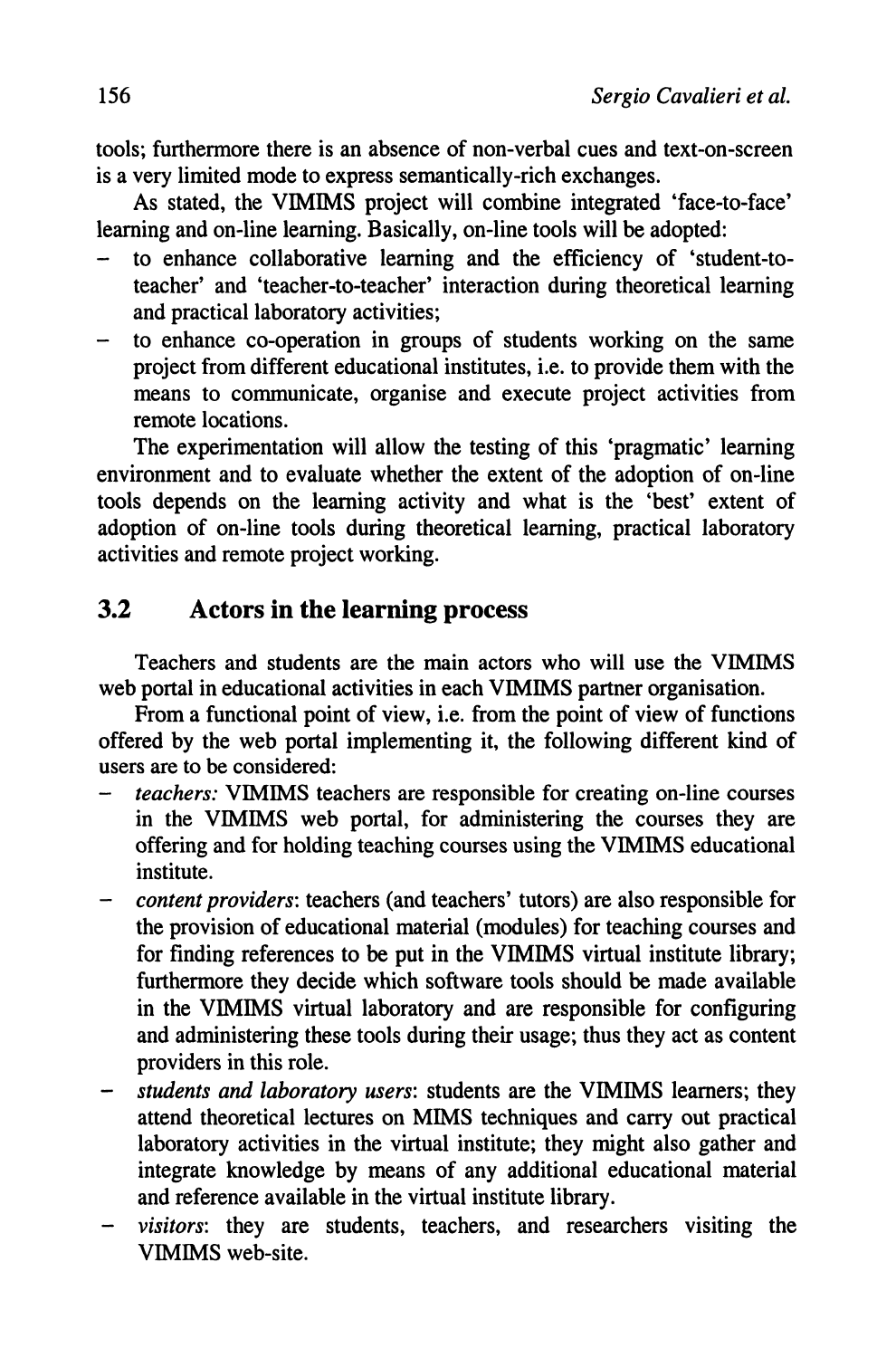## 4. VIMIMS ARCHITECTURE

#### 4.1 VIMIMS sections

The concept of the VIMIMS virtual institute calls for a coherent analogy with a real institute. This is the main design principle in the creation of the architecture for the VIMIMS web portal site. The VIMIMS web portal site provides two main 'views' of the VIMIMS virtual institute.

The *'user view'* is structured in four sections: the *lecture theatres* is the virtual environment where teachers hold VIMIMS on-line courses and students attend them; the *laboratory* is the virtual environment where *students* (or other *laboratory users)* use VIMIMS software tools; the *library*  is the virtual environment where references and scientific content on the subject of MIMS are collected; the *virtual factory* is the environment where virtual tours of industrial factories can take place, i.e. educational institutes might organise visits of real industrial factories, that are collected in this virtual environment. The *'Content provider view'* is a service view for building and managing the VIMIMS learning contents: it is the virtual environment where content providers design and deliver contents on MIMS subjects. The content provider view is structured in one section, i.e. the *Content provider's workshop.* 

#### 4.2 VIMIMS modes of access

The VIMIMS virtual institute is accessed by means of the VIMIMS web portal homepage (http://www.vimims.org). The homepage provides services to access as a registered or as an anonymous user: *students, teachers, content providers* and *laboratory users* have a personalised log-in to access as registered users; *visitors* enter as guests and they have only limited access to VIMIMS sections. Each user profile has his/her own access rights and 'views' of the VIMIMS virtual institute. VIMIMS web pages are dynamically generated to provide educational content and services in a usersensitive way.

# 4.3 VIMIMS services

The VIMIMS portal provides two types of services. Communication and interaction services are provided mostly to support *students* in their learning activity: communication services are the show case and the agenda; interaction services are the chat, forum and messenger. Other support services are provided to help *content providers* and *teachers* in designing, organising, delivering and administering educational material: they include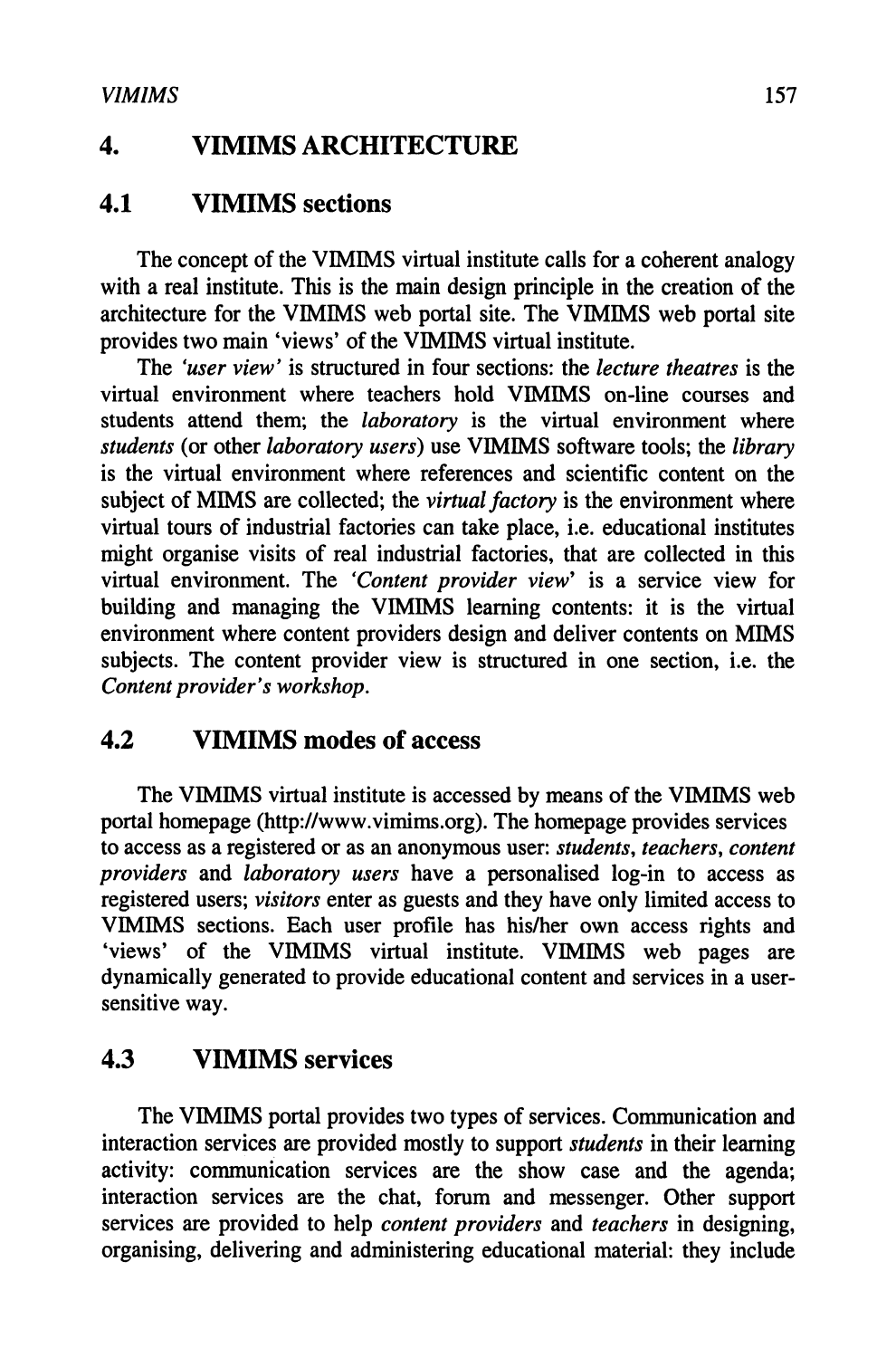*administration services* for supporting a *teacher* in the on-line administration of the course he/she is holding and *content provision services* for supporting *teachers* and *content providers* in the design and delivery of course content.

#### **5. CONCLUSIONS AND FUTURE DEVELOPMENTS**

An outline of the VIMIMS project has been presented. The project is currently in its second year of development:

- the architecture of the virtual institute has been fully defined and the corresponding educational processes and functions have been analysed;
- the design and the implementation of the software platform (web portal)  $\omega$ is fully finished and the beta-version of the platform is already running;
- the content of VIMIMS (is made of formal descriptive methods such as  $\blacksquare$ those described by Bartolotta, Corradi and Garetti (1999) and Menzel and Mayer (1998), analytical methods such as those of Dallery, David and Xie (1989), and Di Mascolo, David and Dallery (1991). Content from Nyhuis (1994), Wiendahl (1987) and the simulation methods of Carrie (1988) are under development;
- the first courses, based on the VIMIMS platform, are due for use in spring 2002: official courses will be delivered regularly by the end of the project (*i.e.* the end of 2002).
	- Main issues of the project are as follows:
- the organisation of the VIMIMS virtual institute follows a coherent analogy with a real institute: sections of the platform are *lecture theatres, laboratory, library* and *virtual factory;* users of the virtual institute are *content providers, teachers, students, laboratory users* and *visitors;*
- the design of the VIMIMS software platform is based on a flexible organisation of content structure (modularisation) and on flexible content management, thus allowing 'personalised' course building by teachers;
- a combination of 'on-line' and 'face-to-face' educational modes is provided in order to achieve the most convenient mixture;
- an international dimension of collaborative and co-operative learning schemes is provided, thus allowing students from different countries to study the same course or to remotely co-operate on the same project.

After practising the VIMIMS platform in official courses of partner institutions, the VIMIMS consortium intends to exploit the potential of the platform in two different directions: i) towards industry needs for continuing education and for personnel training, ii) to the subjects of operations and logistics management as an enlargement of platform focus.